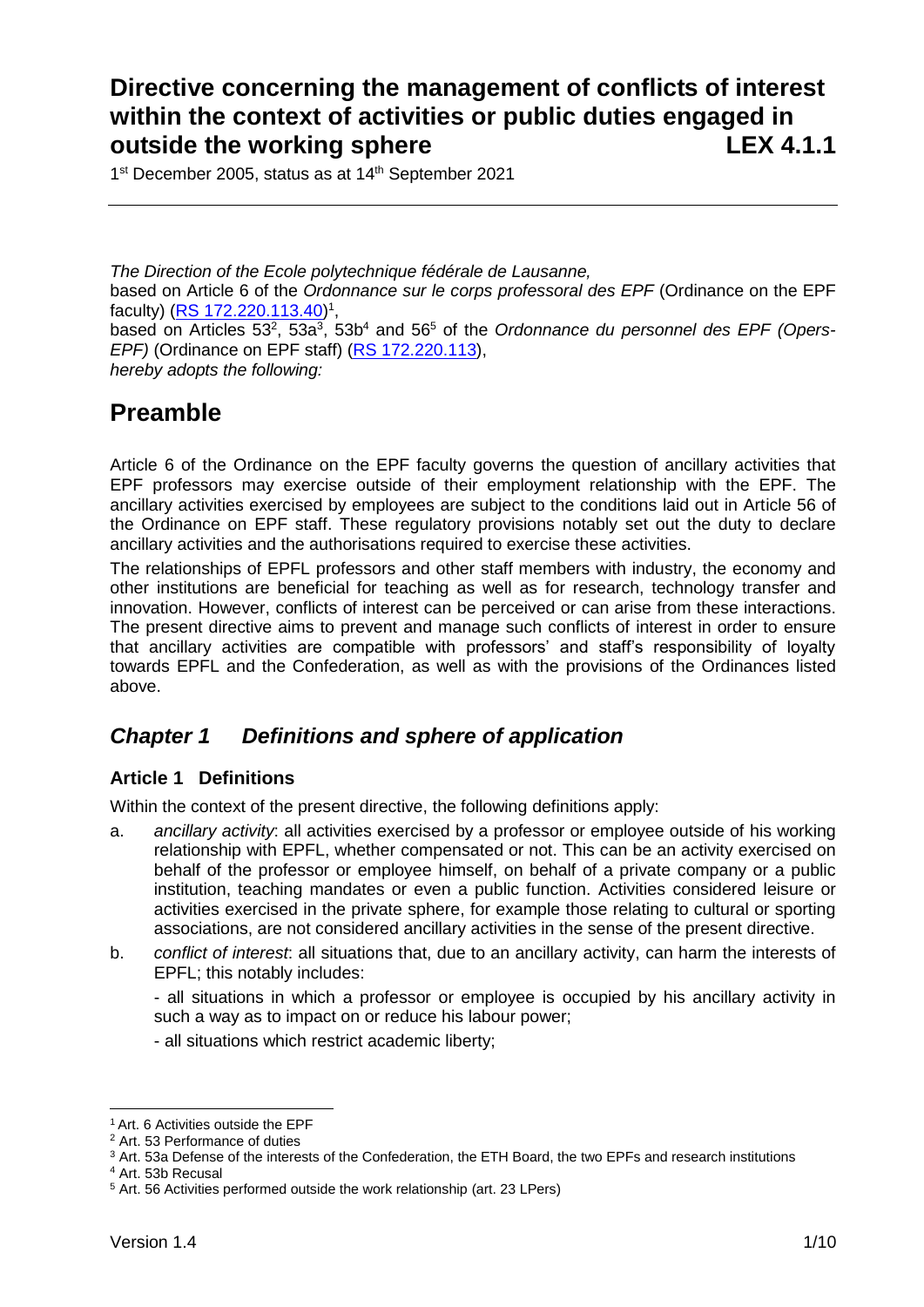- all situations which could jeopardise the intellectual property of EPFL, including intellectual property generated by the professor or employee, who exercises the ancillary activity;

- all situations in which a professor or employee may influence the decisions of EPFL or the relationships of EPFL with third parties, or may appear biased due to an ancillary activity carried out on his own behalf or on behalf of a third party;

- all situations in which an action or position of a professor or an employee in his ancillary activity could constitute a reputational risk for EPFL.

Conflicts of interest can also arise in the context of the following activities:

a. consulting services for or representation of third parties in matters which form part of the tasks provided for under the work relationship;

b. activities relating to mandates performed on behalf of EPFL or mandates that EPFL must allocate on short notice.

#### **Article 2 Sphere of application**

<sup>1</sup> The present directive applies to all staff, regardless of their status, having a work relationship with EPFL or with the ETH Board and occupying a post at EPFL.

 $2$  Owing to the different legal bases, certain provisions are applicable to employees (including adjunct professors) and others are applicable to professors only (full, associate, assistant and tenure track assistant).

 $3$  The present directive is not applicable to members of the EPFL Direction, whose ancillary activities are governed by Article 7a of the *Ordonnance sur le domaine des EPF*.

## *Chapter 2 Protection of EPFL's interests*

#### **Article 3 Protection of the employer's interests**

Under Article 20 of the *[Loi sur le personnel de la Confédération](https://www.admin.ch/opc/fr/classified-compilation/20000738/index.html)*, professors and employees must defend the legitimate interests of the Confederation and EPFL. All professors and employees have a responsibility of loyalty towards their employer.

#### **Article 4 Time management**

Conflicts of interest may arise due to the time spent on an ancillary activity. As such, professors or employees exercising an external activity, whether compensated or not, must ensure that this ancillary activity remains compatible with their obligations ensuing from their employment contract.

#### **Article 5 Influence exerted by the professor or employee** *–* **Recusal**

Professors or employees exercising an ancillary activity must ensure that, in this context, no influence is exerted in favour of, or to the detriment of, the interests of EPFL. If necessary, the professor or employee must disclaim competence. This means that he must recuse himself from the business or negotiations in question in order that these activities may proceed without a risk of bias. In all cases, professors or employees involved in the negotiation of a contract between EPFL and a third party for which they exercise an ancillary activity must be forthcoming in declaring this potential conflict of interests to the EPFL service responsible for the negotiation.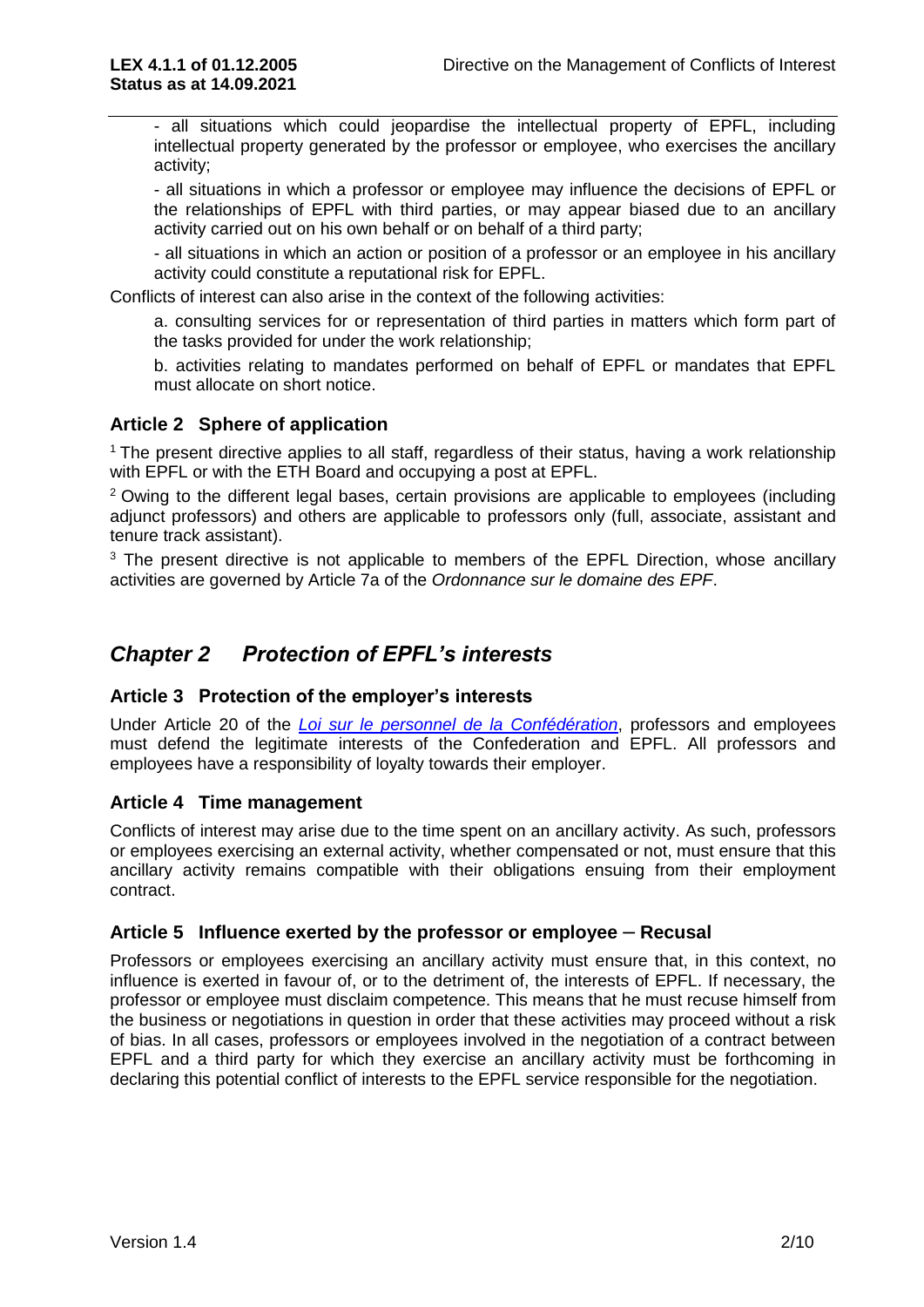# *Chapter 3 Responsibility*

#### **Article 6 Responsibility**

<sup>1</sup> The ancillary activities exercised by a professor or an employee are exercised privately. This means that they are exercised in the professor or employee's own name, on his own behalf and under his sole responsibility.

 $2$  The professor or employee must take all measures to inform the third party that the ancillary activity is not exercised in the name of or on behalf of EPFL. In particular, for all consulting or experts' mandates, or for similar contracts, the professor or employee shall obtain written confirmation for EPFL from their mandator or co-contractor concerning intellectual property belonging to EPFL and the fact that the mandate does not involve EPFL. The content of this confirmation is provided for in Annex 1. All modifications must be approved by the Technology Transfer Office.

## *Chapter 4 Declarations and authorisations*

### *Section 1 For professors*

#### **Article 7 Annual declaration**

<sup>1</sup> Once per year, the professor shall provide a declaration to the EPFL President, via the Vice President of Academic Affairs, of all the ancillary activities as defined in Article 1, point a, that he exercises.

 $2$  Ancillary activities also include activities of an academic nature where these activities:

- a. give the professor a decision-making power which could procure advantages for him or his immediate circle. This notably includes activities such as: member of candidate selection committees, member of an editorial committee, head editor for a scientific journal, participation in the scientific board of foundations, companies and third-party entities. This notably does not include the following activities: review of scientific articles for journals, committees for academic promotion or theses, evaluation committees within his field of research, or representation of the Confederation in international committees within his field of research; or
- b. are remunerated at a rate of over CHF 200.00 per year or per one-time mandate.

It is specified that activities exercised on behalf of EPFL are not subject to this mandatory declaration.

<sup>3</sup> The annual declaration shall also include activities for which the professor has obtained an authorisation as described in Article 8. It shall contain the following information:

- a. type of activity and activity domain;
- b. name of mandator or entity within which the activity is exercised.

#### **Article 8 Authorisation**

<sup>1</sup> The following ancillary activities, whether compensated or not, are subject to authorisation:

- a. all ancillary activities, whatever the nature, where the time consecrated to this activity, or to all of the professor's ancillary activities, exceeds one day per week (or the equivalent for a professor employed at a rate of less than 100% by EFPL);
- b. all roles as a member of a monitoring body or of the direction of public or private organisations, such as managing partner, member of a board or direction of a company (including start-ups).
- c. all roles as a member of a foundation board or executive committee for a foundation, association or public institution, in case of risk for the reputation of EPFL;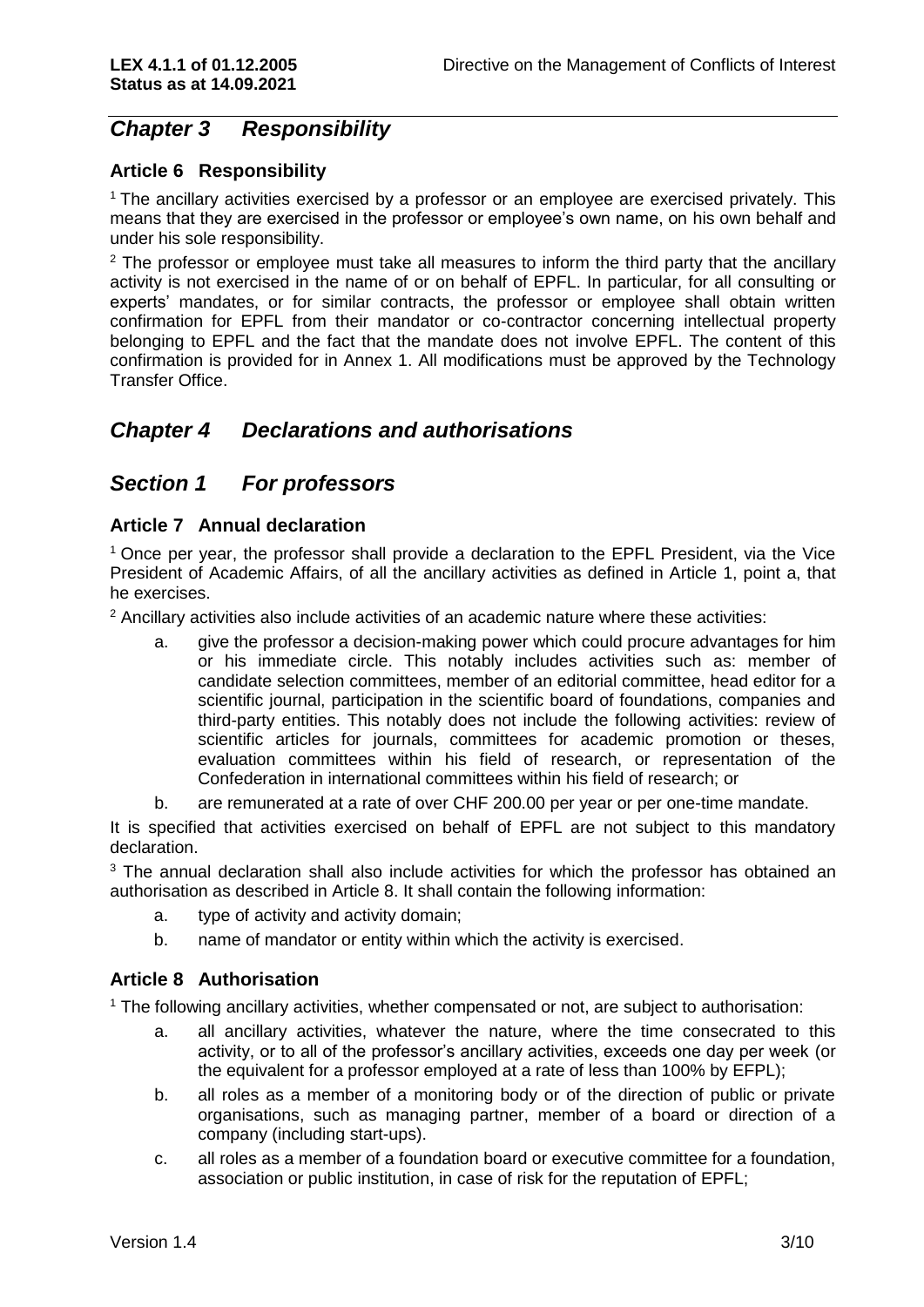- d. all ancillary activities which, by their very nature, present a potential conflict of interest with EPFL, or a significant risk for the reputation of EPFL;
- e. all nominations as a professor in an institute other than EPFL (dual professorship, as defined in Article 20 of the Ordinance on the EPF faculty);
- f. all use of EPFL resources in accordance with Article 16.

 $2$  Requests for authorisation shall be addressed to the Dean of the School to which the professor is attached prior to undertaking the ancillary activity. The Dean gives notice of the request and submits it to the Vice President for Academic Affairs and to the EPFL President; the EPFL President issues a decision.

<sup>3</sup> All requests shall include:

- a. a detailed description of the activity;
- b. an estimate of the time required for the activity:
- c. the intended duration of the activity;
- d. where necessary, the nature and level of support required from the EPL infrastructure ;
- e. where necessary, confirmation in accordance with Article 6, para 2 (for all consulting or experts' mandates or similar) or confirmation in accordance with Article 17, para 1 (in case of participation in a start-up).

<sup>4</sup> Authorisation may only be given if the activity satisfies the provisions of this directive, including the criteria and conditions defined in Chapter 5.

<sup>5</sup> Where the time consecrated to one of the activities outlined in paragraph 1, letters b, c or d, exceeds one day per week (or the equivalent in the case of an employment rate of less than 100%), authorisation is subject to the professor reducing his work rate for EPFL. The Vice President for Academic Affairs proposes the rate of reduction to the EPFL President, taking into account all of the circumstances; based on this proposal, the EPFL President addresses a request for the reduction of the professor's work rate to the ETH Board.

 $6$  A new authorisation request is required to be submitted if there is any modification to the ancillary activity subject to authorisation, such as the modification of time allocated to this activity, for example.

#### **Article 9 Register**

<sup>1</sup>The authorisations granted in accordance with Article 8, as well as the declarations made in accordance with Article 7, are transferred by the Vice President for Academic Affairs to Faculty Affairs (APR), where they are registered in an electronic register. This information is made available to the Dean. The central services concerned (VPA, Vice Presidency for Finances – VPF, Legal Affairs – AJ) can access this information insofar as it is necessary for the performance of their functions. A copy of the declarations and the authorisations granted is registered in the personal file of the professor concerned.

 $2$  The Deans, APR, the other central services and internal and external auditors concerned have the competency to carry out checks based on the ancillary activities declared.

<sup>3</sup> In accordance with Article 33 of the Ordinance on the EPF faculty, Articles 59 to 61 of the Ordinance on EPF staff are applicable to the handling of personal data relating to ancillary activities.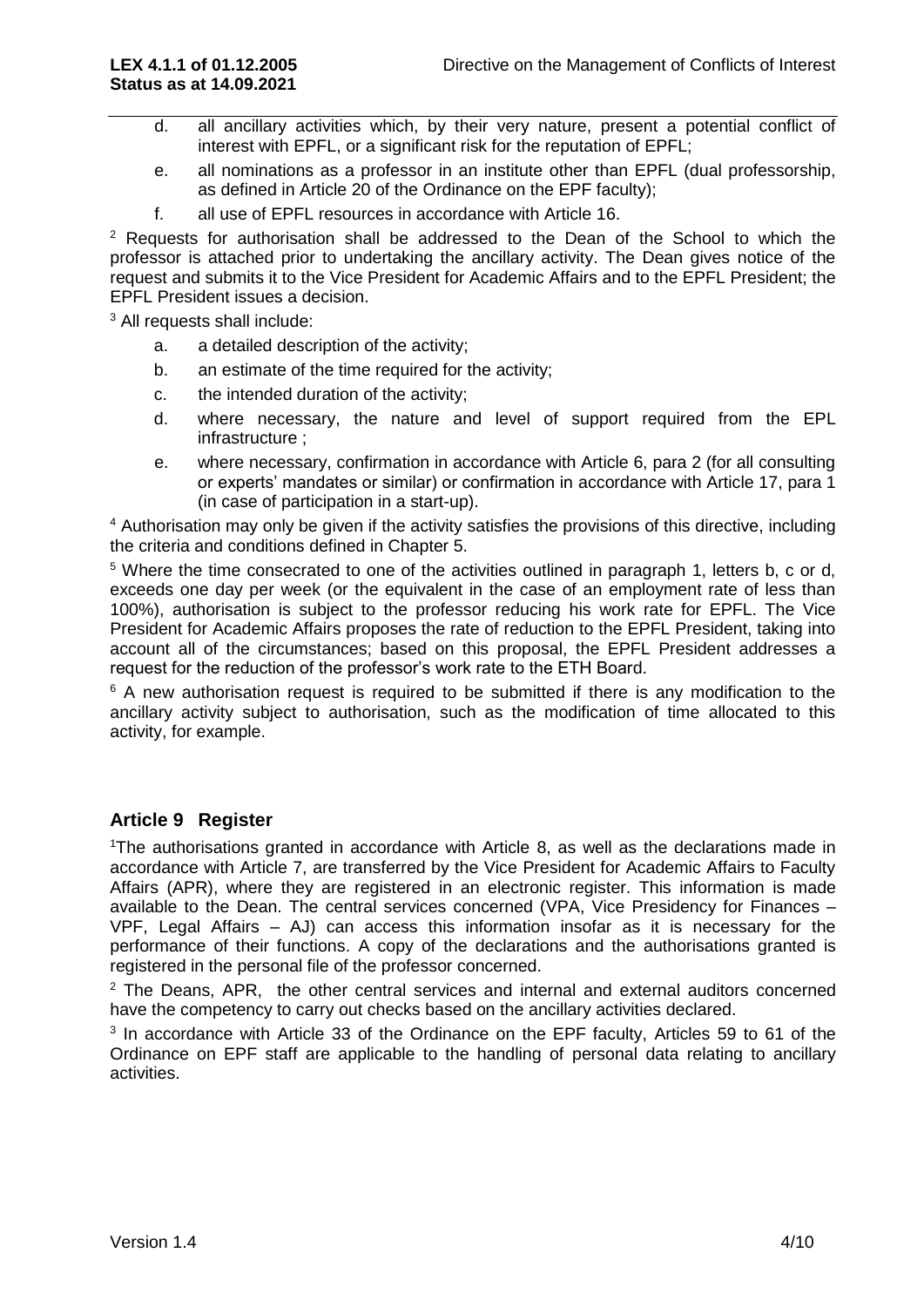### *Section 2 For employees*

#### **Article 10 Declaration**

<sup>1</sup> The employee shall declare to his direct superior all ancillary activity as defined in Article 1, point a, provided that this activity is compensated. If the ancillary activity is a non-compensated activity, it must still be declared if the risk of a conflict of interest cannot be excluded or if the activity risks compromising the reputation of EPFL, of another institute in the ETH Domain or the ETH Board.

 $2$  The declaration shall be submitted to the direct superior on a timely basis, before the activity begins. The declaration shall contain:

- a. the nature and duration of the ancillary activity;
- b. the planned workload;
- c. the nature and level of support required from the EPFL infrastructure;
- d. potential conflicts of interest.

#### **Article 11 Authorisation**

<sup>1</sup> The ancillary activities outlined in Article 10 are subject to authorisation if one of the following conditions is met:

- a. the activity occupies the employee in such a way as to potentially compromise the services he provides for EPFL, notably if the combined activity rate of the activity for EPFL and the ancillary activity exceeds 110%;
- b. the activity consists of a role as managing partner, member of the board or direction of a company (including start-ups);
- c. the activity consists of a role as a member of a foundation board or executive committee for a foundation, association or public institution, if this generates a risk to the reputation of EPFL;
- d. the activity, by its nature, risks generating a conflict of interest with EPFL, another institute of the ETH Domain, or the ETH Board;
- e. the employee intends to use EPFL resources as defined in Article 16.

 $2$  The authorisation request shall be submitted directly to the direct superior, on a timely basis, before the activity begins. The request shall contain:

- a. the nature and duration of the ancillary activity;
- b. the planned workload;
- c. the nature and level of support required from the EPFL infrastructure;
- d. the potential conflicts of interest.

 $3$  The superior examines the request and submits it, along with his notice, to the School Dean or respectively to his Vice President, who issues a decision regarding the request.

<sup>4</sup> An authorisation can only be granted if the activity satisfies the provisions of this directive, including the criteria and conditions defined in Chapter 5.

<sup>5</sup> If it is not possible to eliminate all risks of conflict of interest in a certain case, the authorisation shall be subject to certain conditions or suitable requirements, or else refused.

 $6$  A new authorisation request is required to be submitted if there is any modification to the ancillary activity subject to authorisation, such as the modification of time allocated to this activity, for example.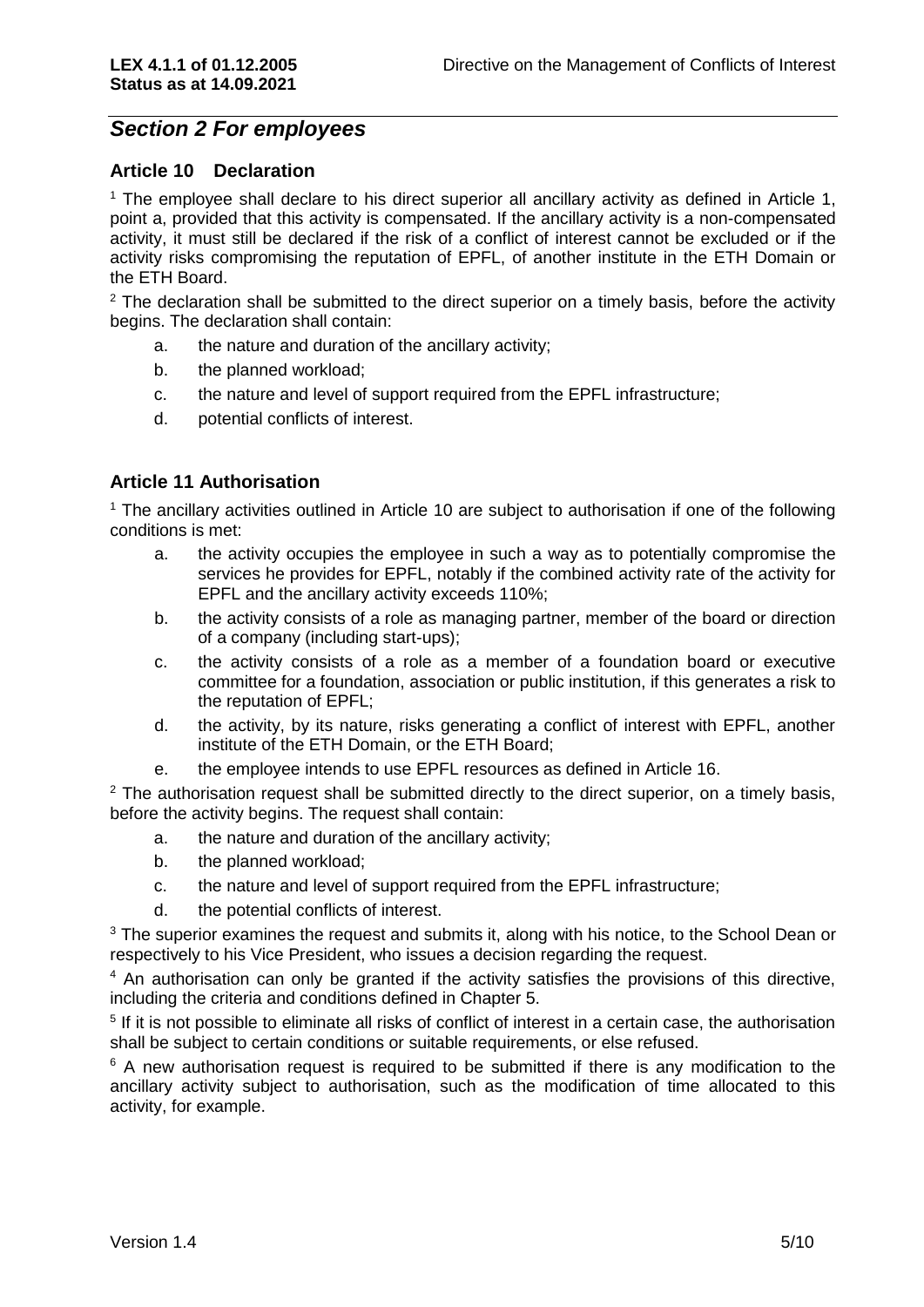#### **Article 12 Register**

<sup>1</sup> The Dean, Vice President or Associate Vice President concerned transfers the authorisations granted to Human Resources. The authorisations granted as well as the ancillary activities declared are registered in an electronic register, kept by Human Resources. This information is made available to the Dean or the Vice President, or the Associate Vice President where appropriate, to whom the employee is attached. The central services concerned (VPA, VPF, AJ) may access this information insofar as it is necessary for the performance of their functions. A copy of the declarations and the authorisations granted is registered in the personal file of the employee concerned.

 $2$  The hierarchical superiors, Human Resources, the VPF, the other central services concerned and internal and external auditors have the competency to carry out checks based on the ancillary activities declared.

<sup>3</sup> Articles 59 to 61 of the Ordinance on EPF staff are applicable to the handling of personal data relating to ancillary activities.

# *Chapter 5: Conditions applicable to ancillary activities*

#### **Article 13 EPFL research activities**

<sup>1</sup> Research work undertaken within EPFL shall not be used or divulged within the context of an ancillary activity.

<sup>2</sup> EPFL's contractual commitments shall not be affected by an ancillary activity.

<sup>3</sup> An ancillary activity shall not prevent EPFL from using, protecting and/or transferring the results of its research.

<sup>4</sup> Where a company for which a professor or employee exercises an ancillary activity is involved in a project for which the professor or employee makes a request for funding from a funding body, the professor or employee shall obtain prior validation from the Dean before submitting the funding request; the Dean's validation is submitted to the Research Office or to the Technology Transfer Office, depending on the source of the funding.

#### **Article 14 EPFL teaching activities**

In the case of a potential conflict of interest relating to an ancillary activity in the context of the completion of a thesis or post-doctorate, for example where the salary of the doctoral or postdoctoral student is funded by a company in which the supervisor has interests, the Dean shall be notified of this situation by the supervisor. The Dean shall then inform the doctoral school in order to arrange possible means of mitigation for the risks generated by such a situation.

#### **Article 15 Use of the EPFL name**

Any professor or employee exercising an ancillary activity must ensure that the activity in question does not give the impression of being an activity executed on behalf of EPFL. As such, for example, the use of the EPFL stationery, the EPFL logo, invoices bearing the EPFL letterhead, and the integration of EPFL web pages into another website other than via a simple hyperlink are not authorised. In this context, the opening of bank accounts under the name of EPFL is also not authorised.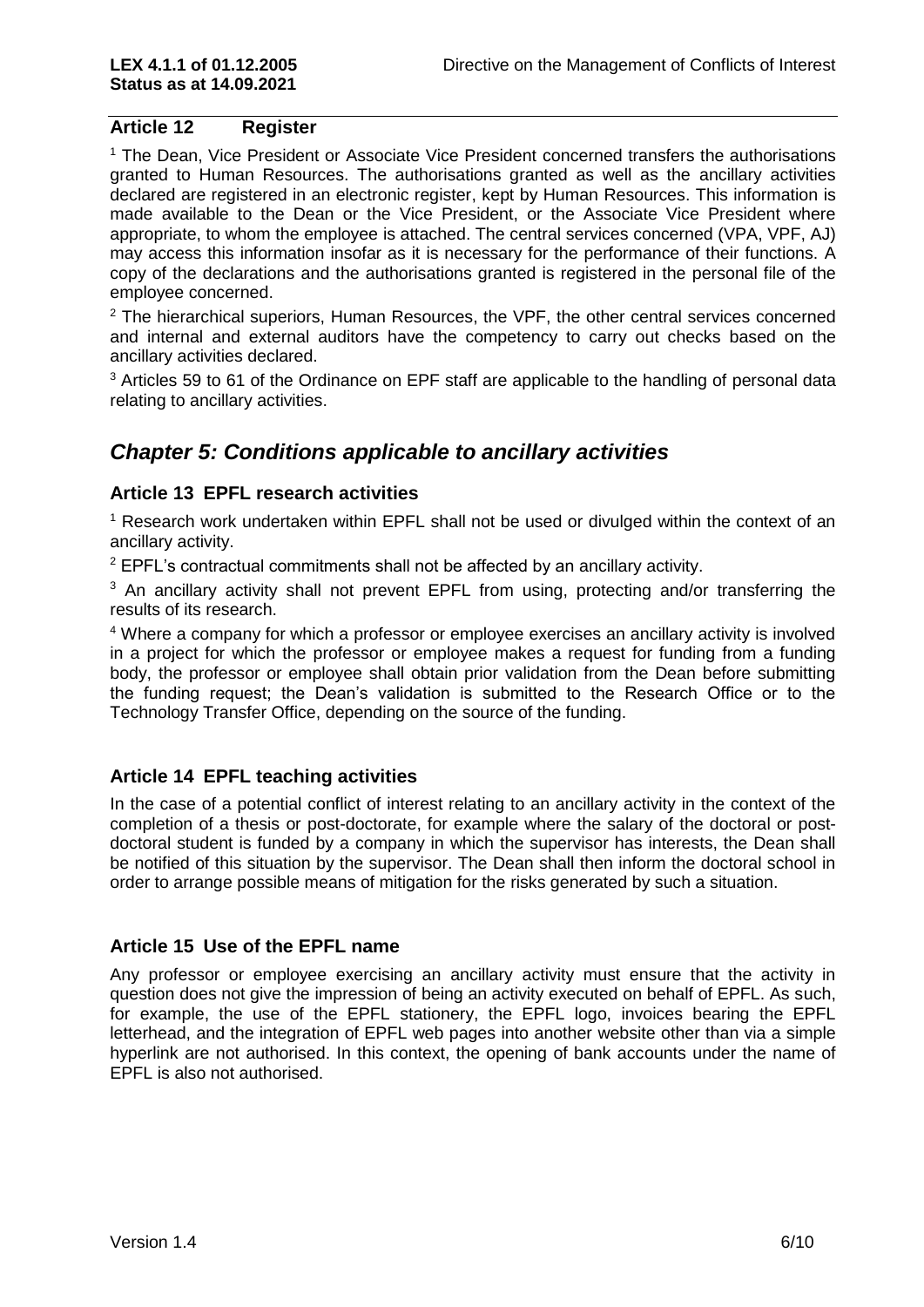#### **Article 16 Use of EPFL resources**

<sup>1</sup> The use of EPFL resources (whether staff, material or equipment, scientific or otherwise), requires, in addition to the authorisations covered in Article 8 or Article 11 of this directive, a contract concluded between EPFL and the third party for whom the ancillary activity is performed or between EPFL and the professor or employee in the case of an ancillary activity not carried out for a third party. The Technology Transfer Office has the competency to draw up this contract. The use of EPFL's IT resources is additionally subject to the Directive on the use of EPFL electronic infrastructure (LEX 6.1.4), in particular Article 5.

<sup>2</sup> The use of intangible assets belonging to EPFL (inventions, patents, software, etc.) within the context of an ancillary activity shall be subject to a contract approved in advance by EPFL via the Technology Transfer Office.

#### **Article 17 Founding of new companies (start-ups)**

 $<sup>1</sup>$  Any professor or employee who participates in the founding and development of a company is</sup> obliged to sign and transmit to the Technology Transfer Office a personal undertaking, the content of which is outlined in Annexes 2a (for professors) and 2b (for employees). Any modifications shall be validated by the Technology Transfer Office. The TTO transmits a copy of the undertaking to Faculty Affairs or respectively Human Resources for recording.

 $2$  If the professor or employee exercises, for the start-up, an activity which is subject to an authorisation within the provisions of the present directive, he shall request this authorisation and proceed to his declaration in accordance with Article 7 or Article 10.

#### **Article 18 Conclusion of contracts**

The conclusion of all research or technology transfer contracts between EFPL and the body in which the professor or employee concerned has interests (start-up or other body) shall be validated in advance by the competent services of the VPA. Such contracts shall also be cosigned by the Dean to whom the professor is attached, or respectively the Vice President to whom the Head of Unit is attached. Otherwise, the Regulations concerning the procedure to be followed for the acquisition of goods and services in the event of possible conflicts of interest (LEX 5.8.3) apply.

## *Chapter 6: Advice – Measures to be adopted in case of conflict*

#### **Article 19 Advice**

Faculty Affairs, or respectively Human Resources, provide advice for professors or employees for all questions relating to the exercising of an ancillary activity. They also advise Deans or Vice Presidents on the granting of authorisations to exercise an ancillary activity.

#### **Article 20 Mediation**

Any immediate superior who identifies the existence of a situation that does not conform with this directive shall endeavour to settle the matter directly with the employee, supported by the Dean acting as mediator or, in the case of central administration staff, by the appropriate Vice President or Associate Vice President. If a professor is involved, the Dean attempts to settle the matter, supported by the Vice President for Academic Affairs acting as mediator.

#### **Article 21 Intervention by the President or Director of Legal Affairs**

<sup>1</sup> If no agreement can be reached to terminate the situation of nonconformity, the mediator submits the dossier to the Director of Legal Affairs, or to the President in the case of a professor, to enable them to take, or arrange for, any measures considered necessary to regularise the situation.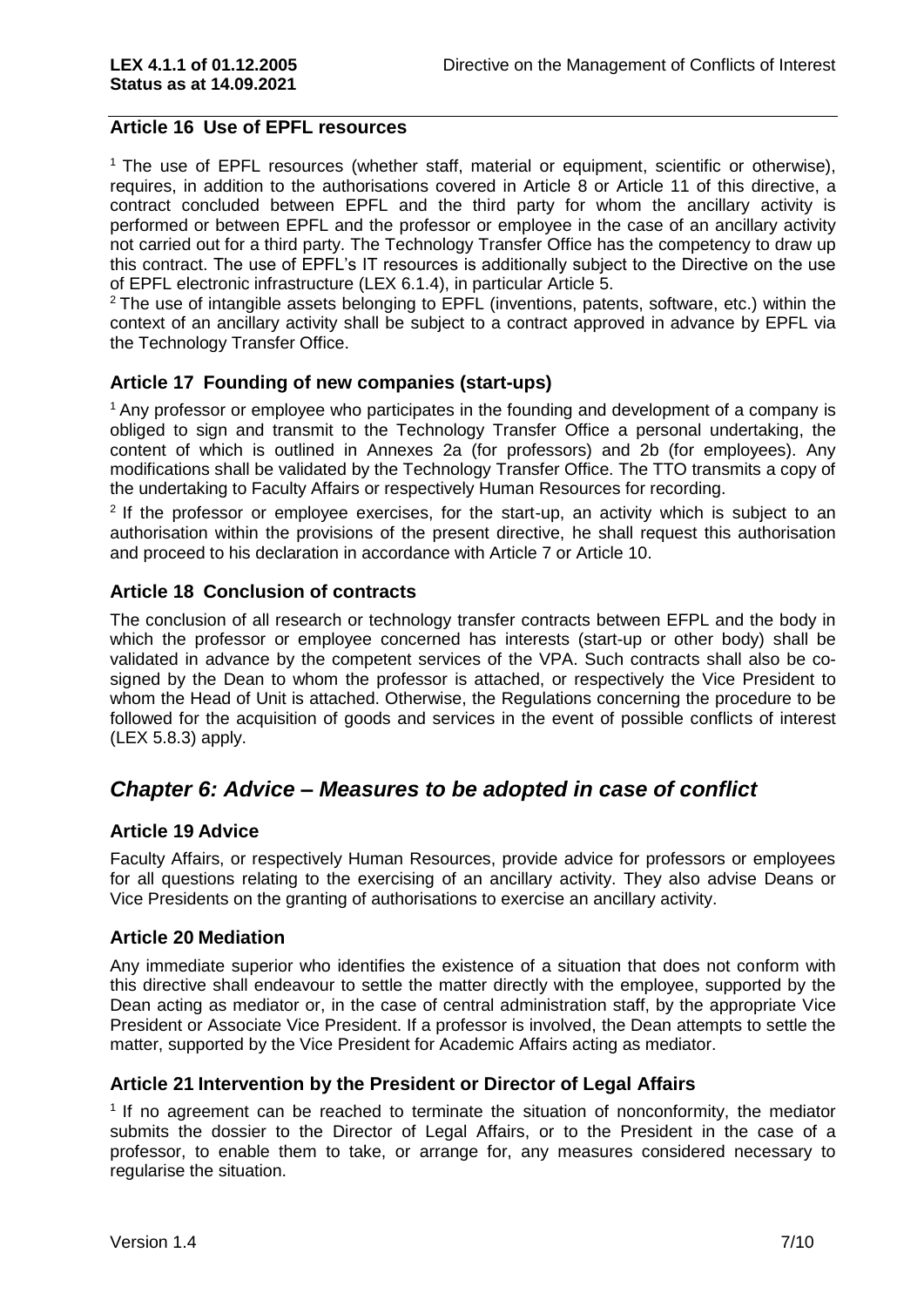$2$ The professor or employee is notified by the mediator that the dossier is being submitted to the President or respectively the Director of Legal Affairs.

# *Chapter 7: Final provisions*

### **Article 22 Entry into force**

This present directive entered into force on 1<sup>st</sup> December 2005 (version 1.1) and was revised on 1<sup>st</sup> January 2017 (version 1.2), on 15<sup>th</sup> March 2021 (version 1.3) and on 14<sup>th</sup> September 2021 (version 1.4).

On behalf of the EPFL Direction:

President:<br>
Martin Vetterli<br>
Martin Vetterli<br>
Martin Vetterli Françoise Chardonnens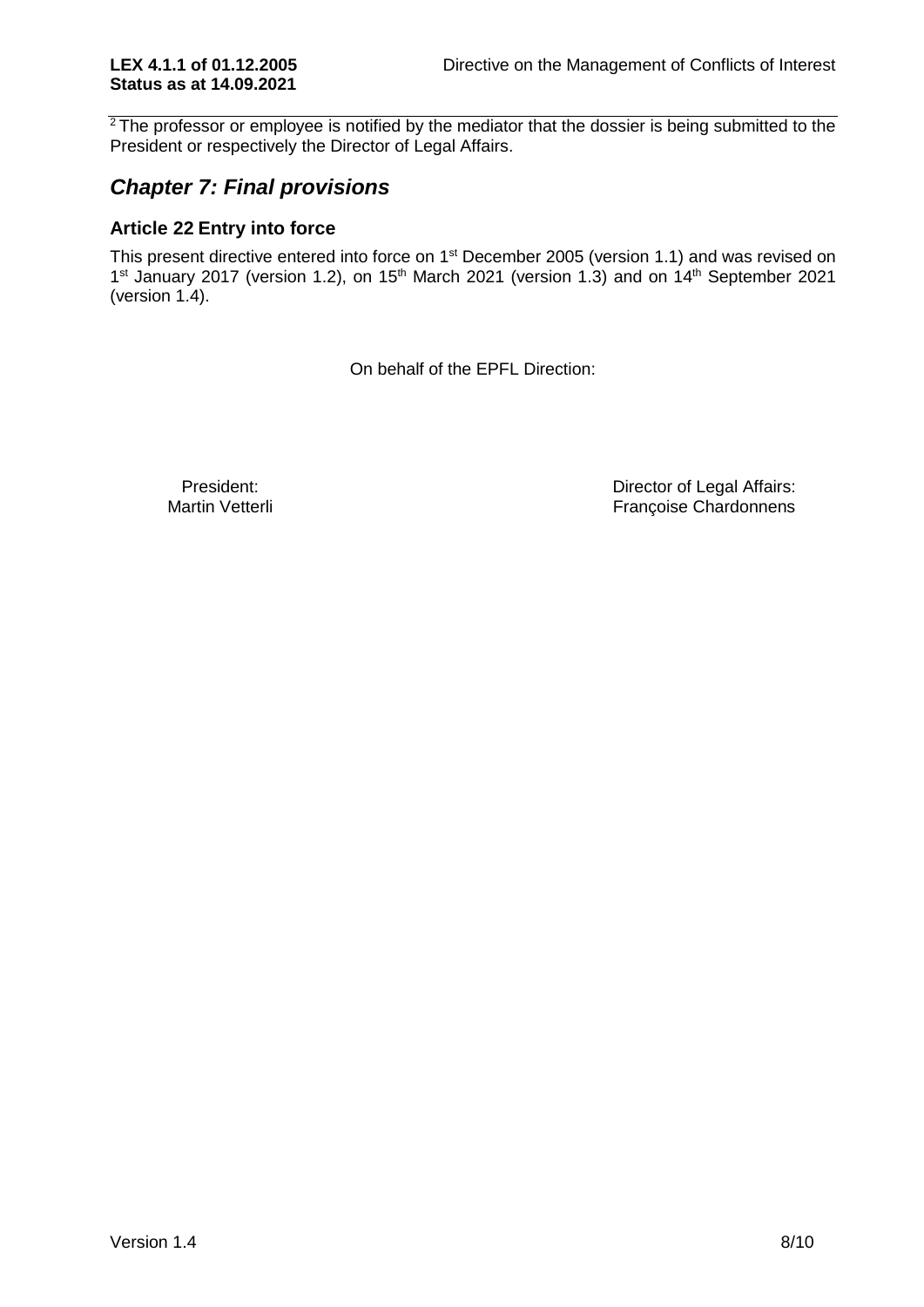# **Table of declarations and authorisations**

#### **For professors:**

| Case                                                                                                                                                                                                                                                                                                                                                                                 | <b>Action to be taken</b>           | <b>Involving</b><br>whom                                            | <b>Authorisation</b><br>granted by |
|--------------------------------------------------------------------------------------------------------------------------------------------------------------------------------------------------------------------------------------------------------------------------------------------------------------------------------------------------------------------------------------|-------------------------------------|---------------------------------------------------------------------|------------------------------------|
| All ancillary activities,<br>excluding those which are<br>leisure or private sphere<br>activities, but including<br>ancillary activities of an<br>academic nature (if they are<br>remunerated at more than<br>CHF 200.00 per year or per<br>mandate, or if they confer<br>powers to the professor which<br>may enable him to obtain<br>benefits for himself or his<br>friends/family | Declaration                         | <b>Vice President</b><br>for Academic<br><b>Affairs</b>             | n/a                                |
| Ancillary activity, where the<br>time dedicated to this activity<br>(or all ancillary activities) >1<br>day/week for a full-time (100%)<br>role at EPFL                                                                                                                                                                                                                              | Request authorisation               | Dean and<br><b>Vice President</b><br>for Academic<br><b>Affairs</b> | President                          |
| Role of managing<br>partner/board<br>member/member of company<br>direction, including start-up                                                                                                                                                                                                                                                                                       | Request authorisation               | Dean and<br><b>Vice President</b><br>for Academic<br><b>Affairs</b> | President                          |
| Role of member of the board of<br>a foundation or executive<br>committee of a<br>foundation/association/public<br>institution, if there is a<br>reputational risk for EPFL                                                                                                                                                                                                           | Request authorisation               | Dean and<br><b>Vice President</b><br>for Academic<br><b>Affairs</b> | President                          |
| Activity presenting a potential<br>conflict of interest or high risk<br>to the reputation of EPFL                                                                                                                                                                                                                                                                                    | Request authorisation               | Dean and<br><b>Vice President</b><br>for Academic<br><b>Affairs</b> | President                          |
| Nomination as professor in an<br>institute other than EPFL                                                                                                                                                                                                                                                                                                                           | Request authorisation               | Dean and<br><b>Vice President</b><br>for Academic<br><b>Affairs</b> | President                          |
| All use of EPFL resources in<br>accordance with Article 16                                                                                                                                                                                                                                                                                                                           | Request authorisation +<br>contract | Dean and<br><b>Vice President</b><br>for Academic<br>Affairs + TTO  | President                          |
| Founding/development of a<br>company (start-up)                                                                                                                                                                                                                                                                                                                                      | Sign personal undertaking           | <b>TTO</b>                                                          | n/a                                |